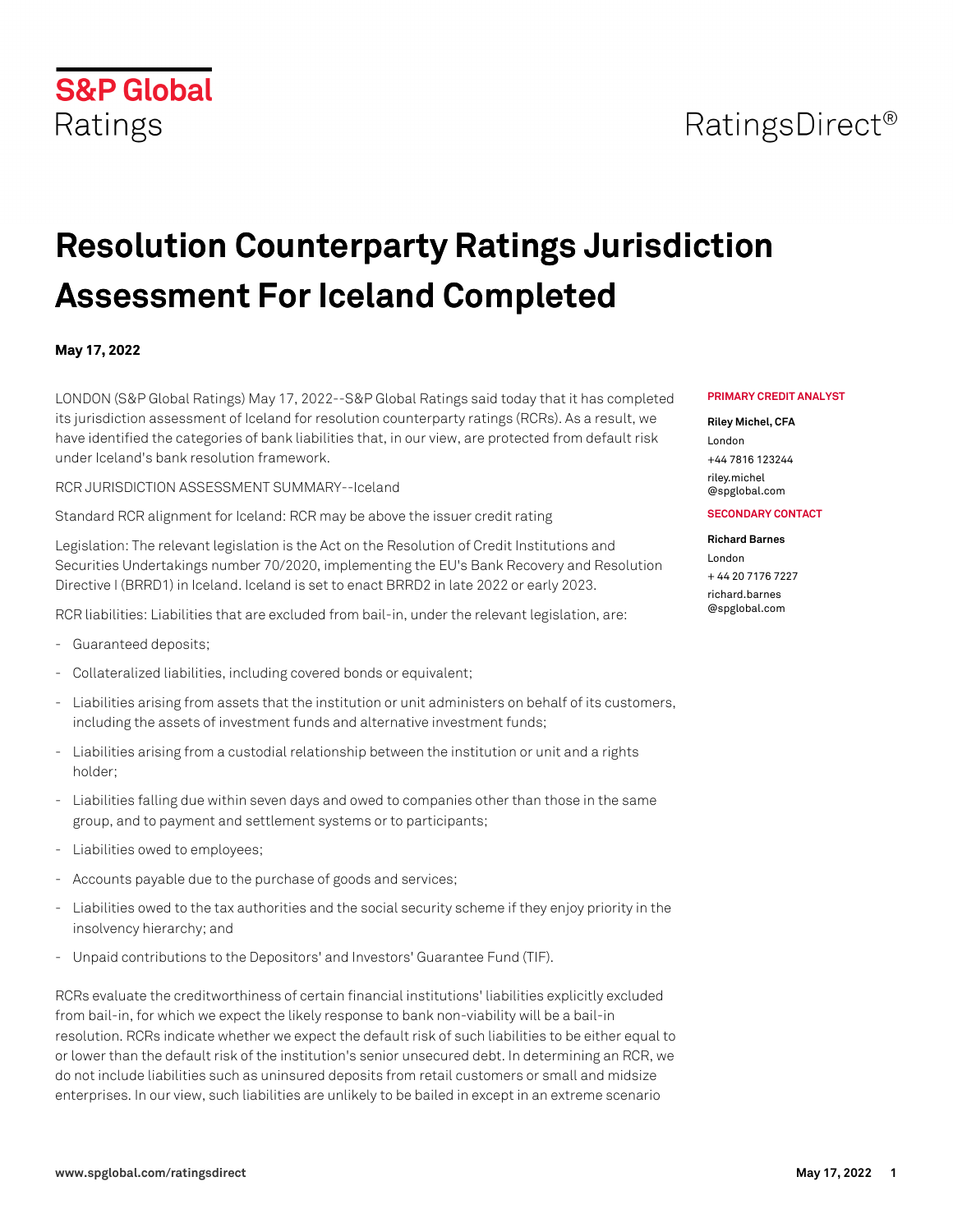where losses are exceptionally high. Indeed, their bail-in other than in an extreme scenario may be inconsistent with a successful effective resolution, because of financial stability concerns.

Similarly, the bail-in of other liabilities that are not specifically excluded from bail-in, such as corporate deposits and uncollateralized derivatives, may also give rise to financial stability concerns. All deposits rank above senior preferred debt. Nevertheless, for these types of instruments there is no legal exclusion from bail-in. In addition there are currently no explicit regulatory statements to indicate their systematic exclusion from bail-in, or a track record of being excluded from bail-in in the past indicating they likely will be in the future.

We also note that excluding some, but not all, of these liabilities from a bail-in may pose legal challenges under the "no creditor worse off" principle in the BRRD. For these reasons, we classify as RCR liabilities only obligations that are explicitly identified by legislation or by regulators as being excluded from bail-in. Our RCR jurisdiction assessments are subject to ongoing surveillance as part of our Banking Industry Country Risk Assessment process.

We will update our RCR jurisdiction assessments whenever warranted due to changing circumstances or changes in our evaluation of relevant factors. Generally, we do not expect the RCR jurisdiction assessments to change frequently.

## **Related Criteria**

- General Criteria: Hybrid Capital: Methodology And Assumptions, March 3, 2022
- Criteria | Financial Institutions | General: Financial Institutions Rating Methodology, Dec. 9, 2021
- Criteria | Financial Institutions | Banks: Banking Industry Country Risk Assessment Methodology And Assumptions, Dec. 9, 2021
- General Criteria: Environmental, Social, And Governance Principles In Credit Ratings, Oct. 10, 2021
- General Criteria: Group Rating Methodology, July 1, 2019
- Criteria | Financial Institutions | General: Risk-Adjusted Capital Framework Methodology, July 20, 2017
- General Criteria: Methodology For Linking Long-Term And Short-Term Ratings, April 7, 2017
- General Criteria: Principles Of Credit Ratings, Feb. 16, 2011

### **Related Research**

- Iceland Bank Ratings Unaffected By Sufficiently Effective Resolution Regime; 'BBB+' RCRs Assigned; Outlooks Still Stable, May 17, 2022
- Banking Industry Country Risk Assessment: Iceland, Feb. 21, 2022
- Ratings On Icelandic D-SIBs Affirmed As Pandemic Recovery Risk Lingers; Outlooks Remain Stable, Jan. 25, 2022

This report does not constitute a rating action.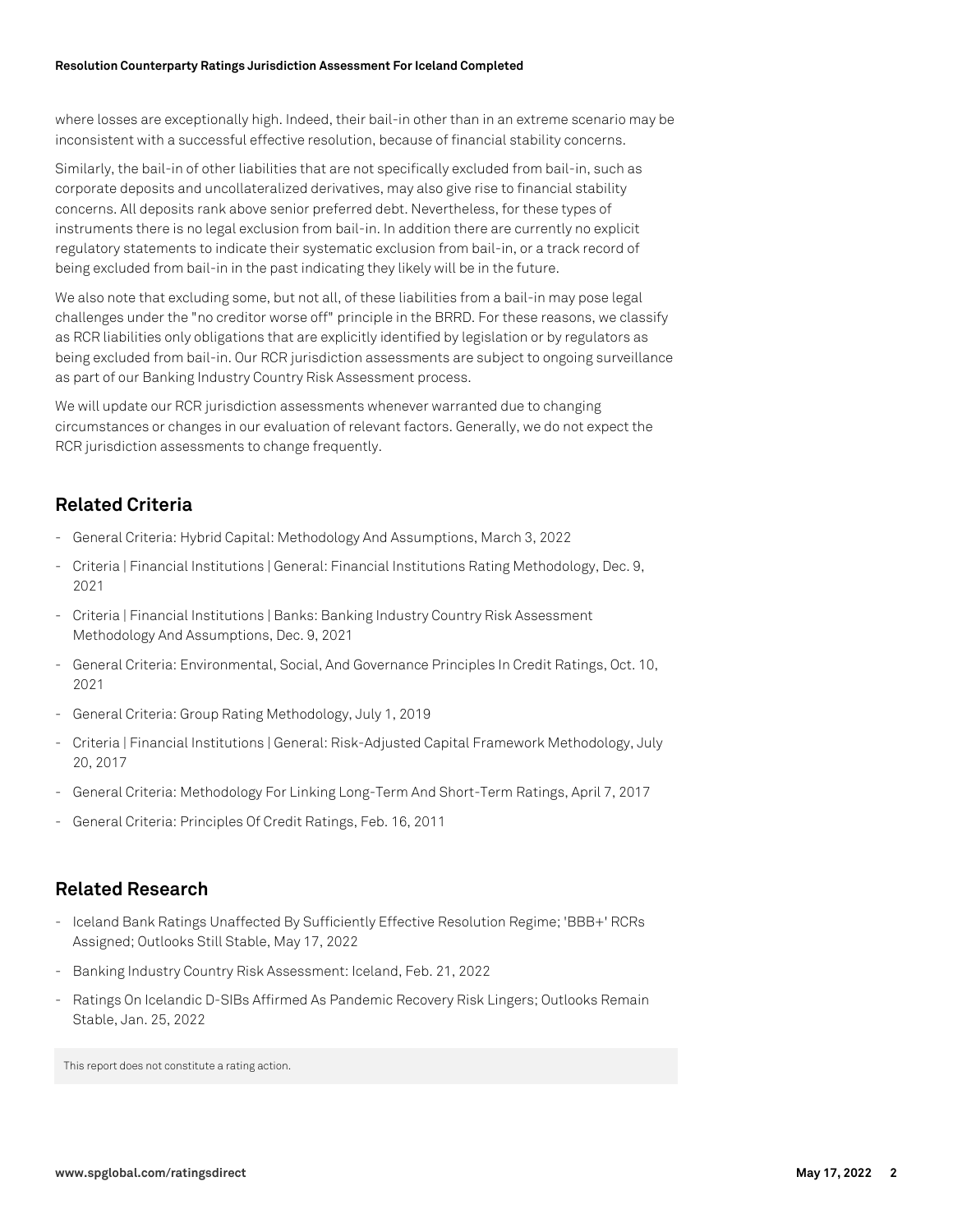#### **Resolution Counterparty Ratings Jurisdiction Assessment For Iceland Completed**

S&P Global Ratings, part of S&P Global Inc. (NYSE: SPGI), is the world's leading provider of independent credit risk research. We publish more than a million credit ratings on debt issued by sovereign, municipal, corporate and financial sector entities. With over 1,400 credit analysts in 26 countries, and more than 150 years' experience of assessing credit risk, we offer a unique combination of global coverage and local insight. Our research and opinions about relative credit risk provide market participants with information that helps to support the growth of transparent, liquid debt markets worldwide.